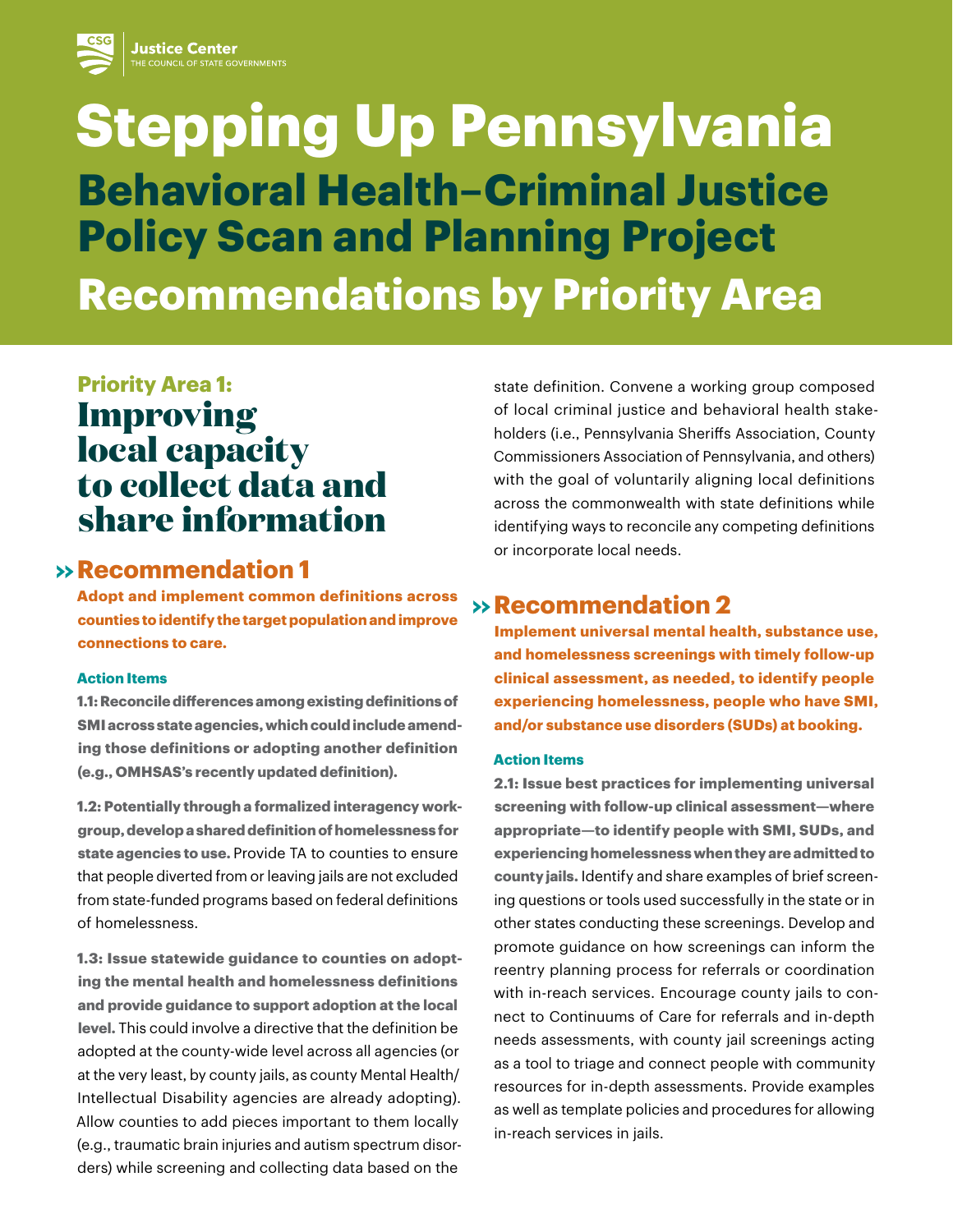**2.2: Assess extent to which local systems have or are able to adopt best practices related to universal screening and follow-up assessment.** Issue a survey, potentially administered by a new or existing task force or subcommittee or existing advisory group, like MHJAC or through another agency, like PCCD.

**2.3: Explore options to accelerate statewide adoption of best practices, including modifications to existing standards for county jails, encouraging new partnerships across systems, and developing recommended standards.** The current minimum standards enforced by DOC could be enhanced to expand the "basic personal information" that is collected during admission.<sup>1</sup> However, this would require legislative or regulatory change and subsequent time to write or rewrite regulations. All would require additional support for implementation and statewide adoption.

**2.4: Provide ongoing support and technical assistance through various mechanisms (e.g., the PCCD-supported Stepping Up Technical Assistance Center) to support local implementation, and publicly recognize the county jails that meet specific best practices or standards.**

# **Recommendation 3**

**Create a statewide database or data warehouse that local agencies can access with appropriate privacy protections to enable the collection, analysis, and use of data and allow for continuity of care as a person moves between systems and across counties.**

### **Action Items**

**3.1: Develop a state database or data warehouse, along with adequate support and training, with appropriate privacy protections for county jails and their partner organizations to collect and share data across systems.**  If the state-level, cross-system database or warehouse is not feasible in the short term, explore expanding the use of DOC's Electronic Reporting system, or a similar system, for county jails. Develop case examples and provide technical assistance and guidance to county jails and their partners on how jails can share data from the Electronic Reporting system, including sharing with county-level cross-system databases. Standardize metrics (see Recommendation 7) within the database to allow

transfers between counties and for administrative data comparisons across counties. Provide trainings, or trainthe-trainer sessions, on privacy practices and data sharing for counties (see Recommendation 9). Provide guidance to counties on the types of organizations that would benefit from adopting the database. Ensure that counties with existing databases (Allegheny, Berks, Lancaster, etc.) are consulted throughout the process to gain their buy-in. Consider whether the new state database can share data along common metrics with existing robust county databases to allow comparisons of metrics and ensure continuity of care with counties maintaining their existing county databases.

**3.2: Leverage state-level capacity to assess and analyze existing local data by identifying an entity with technical expertise and staff capacity to appropriately plan and scale local interventions.** To build local capacity, if not available at the state level, provide guidance on how counties can partner with local colleges to support data analysis and sharing. Identify a state agency with technical and staffing capability to match and analyze state and/or local data to quantify the need for mental health, crisis services, and housing services for people with SMI who are diverted from or leaving county jails. Develop and publish to the state agency website formal procedures guiding local organizations on how to access the services of the data warehouse. Develop clear lines of communication with local partners on the collection and use of data and on how aggregated data and reports will be disseminated. Use existing in-state expertise, such as Actionable Intelligence for Social Policy at the University of Pennsylvania and their experience in sharing administrative data between systems, to help counties conduct assessments or share with the state.

**3.3: Encourage collaboration between local Stepping Up stakeholders, continuums of care, and other partners to assess the needs in their communities.** Provide guidance on how counties can partner with local colleges to analyze data.

**3.4: Provide trainings, or train-the-trainer sessions, for counties on data collection and information sharing** (see Recommendation 7).

<sup>1. 37</sup> Pa Code § 95.222, http://www.pacodeandbulletin.gov/Display/pacode?file=/secure/pacode/data/037/chapter95/chap95toc.html&d=reduce.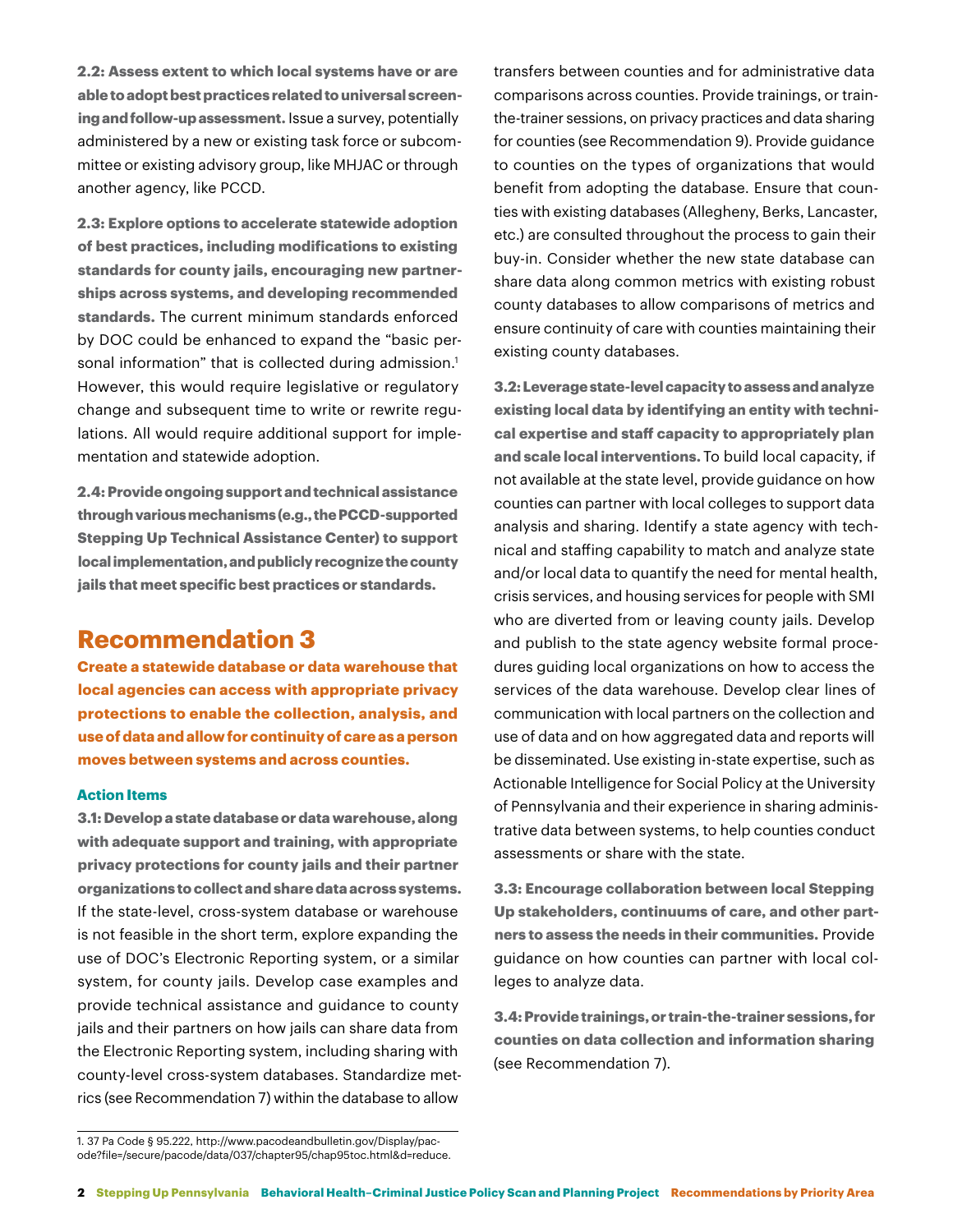# **Re >> commendation 4**

**Develop guidance for local jurisdictions about how to collect, analyze, and share data across agencies.**

### **Action Items**

**4.1: Identify counties that are already collecting and sharing data across systems and elevate these models to support replication elsewhere in the state.** Create a learning collaborative to mentor counties without databases. Create case studies on each county with a cross-system database. Host information about each identified model on a state agency website (e.g., Office of Administration), including the agreements, policies, and procedures used to operate them.

**4.2: Develop a roadmap for local jurisdictions to replicate other jurisdictions' ongoing efforts to collect, analyze, and share data.** Provide guidance on how individual county databases should allow information to pass from county to county to ensure continuity of care. Develop a checklist of partners to include in data sharing.

**4.3: Provide sample resources, such as standardized MOUs and DUAs, to help agencies share data and collaborate across systems as well as to navigate state and federal regulations** (see Recommendation 8). Provide a checklist of necessary expertise for partners and consultants, such as county-specific legal research, data warehouse design and operation, and program coordination.

### **Recommendation 5**

**Whenever possible, specify that state and local agencies collect and report on particular metrics (e.g., Stepping Up four key measures).**

### **Action Items**

**5.1: Provide guidance on what metrics counties should collect and analyze, including targets to reduce the number of people with SMI in jails.** Define metrics to illustrate how a system performs (such as returns to jail or number of people diverted) and how programs impact people (such as assessing average lengths of stay) rather than simply reporting on the number of participants in a program. Categories of metrics should include institutional placements (arrests, returns to incarceration, county jail bookings, emergency department visits, in-patient behavioral health stays, state hospital stays); housing stability (days housed in permanent housing, emergency shelter use); and recovery goals.

**5.2: Require CJABs to report certain data to PCCD, including data related to SMI, homelessness, and recidivism for county jails. Provide guidance on metrics in PCCD contracts and in any CJAB operating and data collection guidelines.** Consider updating the PCCD dashboard to allow CJABs to view their own data and compare with other counties.

**5.3: Ensure that reporting requirements can be completed using as few IT systems as possible to create seamless transfers of information, avoid gaps between systems, and alleviate reporting burnout.**

# **Re >> commendation 6**

**Increase staffing capacity at the local level to support planning, coordination, data collection, and analysis across agencies (e.g., local coordinators, data analysts).**

#### **Action Items**

**6.1: Provide local funding, salary contribution incentives, or regional positions to help communities fund positions or provide flexibility in funding positions to facilitate planning, data collection, and analysis using specific metrics.** For smaller or rural communities, PCCD could invest in regional data analysts that could be housed as part of CCAP whose jobs would be to assist counties with data analysis.

**6.2: Adjust the criteria for maintaining a CJAB to include either a specific coordinator position or a certain percentage (e.g., 50 percent) of one person's time dedicated to coordination or planning.** PCCD could adjust the criteria for maintaining a CJAB (which is the entity that disburses state funds to counties through PCCD) to include a specific coordinator position, or to ensure that 50 percent of one person's time is dedicated to coordination/planning. The same could be done for a data analyst. If counties meet and maintain certain criteria (such as a reduced percentage of people with SMI in the county jail, using specific evidence-based practices, etc.) they could be eligible for additional funding from PCCD to support 50 percent of a data analyst's and/or coordinator's salary for two years.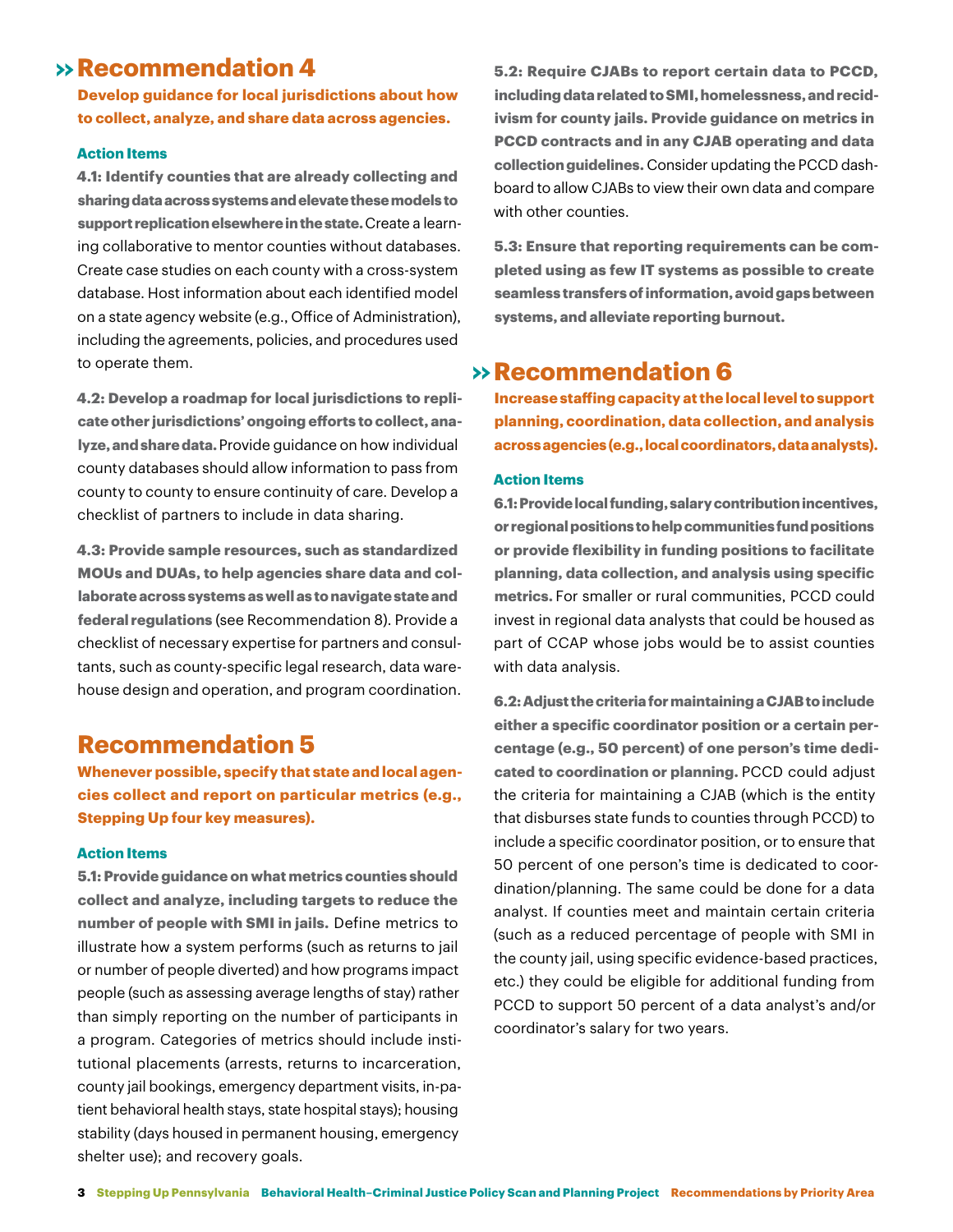# **Recommendation 7**

**Align state information sharing and privacy laws for substance use and mental health with federal guidelines for HIPAA and 42 CFR Part 2.** 

### **Action Items**

**7.1: Implement the recommendations identified in the 2019 Milken Institute report** *Pennsylvania Law and Policy Governing the Confidentiality of Substance Use Treatment Information: Challenges and Opportunities***.** The recommendations in this report include taking legislative action to align state law with HIPPA and 42 CFR Part 2, revise related regulations, allow exceptions to the regulations, or share informal guidance on how regulations are applied.<sup>2</sup>

**7.2: Amend the Mental Health Procedures Act to allow mental health treatment information sharing as permitted under HIPAA.**

# **Recommendation 8**

**Develop and issue guidance in plain language on what information can and can't be shared and with whom across systems consistent with federal and state privacy protections.**

### **Action Items**

**8.1: Issue an executive or legislative directive to agencies to facilitate appropriate information sharing among agencies and across systems.** Define permitted information exchanges to eliminate doubt and provide guidance on privacy protection measures and allowable exceptions.

**8.2: Develop clear guidance and resources on what information can and cannot be shared—and with whom—for behavioral health, housing, and criminal justice partners.** Promote the guidance through webinars, stakeholder groups, and TA. Develop a tool for local governments and organizations, such as Michigan's Protected Health Information Consent Tool, to provide guidance on navigating both HIPAA and applicable state laws. As in Ohio, guidance should detail privacy laws and exchanges of information, offer case scenarios, and provide sample forms as well as checklists for agencies and organizations to use. Explore supporting the development of guidance through federal funding opportunities, as Ohio did when creating its guide.

**8.3: Consolidate privacy guidance in a public-facing central privacy guidance webpage, either through an existing (e.g., DHS' HIPAA Privacy webpage) or new webpage.3**

**8.4: Issue guidance and provide assistance to help counties ensure that third-party county jail vendors participate in data sharing and that their contracts allow for sharing of data not just with the contracting agency but also in cross-system collaborative efforts.** Provide technical assistance to counties on how to include data sharing directives within contracts. Provide template contracts for counties to use that clarify how the county can access the data created and stored by third-party vendors.

**8.5: Ensure that county jails participate in the state's Health Information Exchange to allow for continuity of care between county jail health providers and health providers in the community.** Provide guidance on how county jail health providers can participate in the Health Information Exchange. Provide technical assistance to counties on how to stipulate participation in the state's Health Information Exchange within third-party medical provider contracts.

# **Re >> commendation 9**

**Issue model forms that can be used across agencies/ providers to share health-related information consistent with federal and state privacy laws and protections.**

### **Action Items**

**9.1: Develop a standardized authorization or universal consent form and implementation guidance for local jurisdictions and organizations with separate versions to comply with HIPAA and 42 CRF Part 2.** The state could, through statute, require a universal consent or authorization form for all covered entities, such as Michigan developed. The state could also develop, through statute, a universal consent or authorization form that is not required to be used by covered entities but must be accepted by all of them in the state. The state could develop guidance and instructions on how to complete and use the form that could be posted publicly on state websites along with the universal forms.

<sup>2.</sup> Lara Cartwright-Smith, Elizabeth Gray, and Jane Hyatt Thorpe, *Pennsylvania Law and Policy Governing the Confidentiality of Substance Use Treatment Information: Challenges and Opportunities* (Washington, DC: The George Washington University Milken Institute School of Public Health, 2019), http://www.healthinfolaw.org/PA\_substance\_use\_information\_confidentiality.

<sup>3. &</sup>quot;Your Privacy Rights (HIPAA)," Ohio Department of Human Services, accessed October 2020, https://www.dhs.pa.gov/providers/Providers/Pages/ Medical/HIPAA-Privacy.aspx.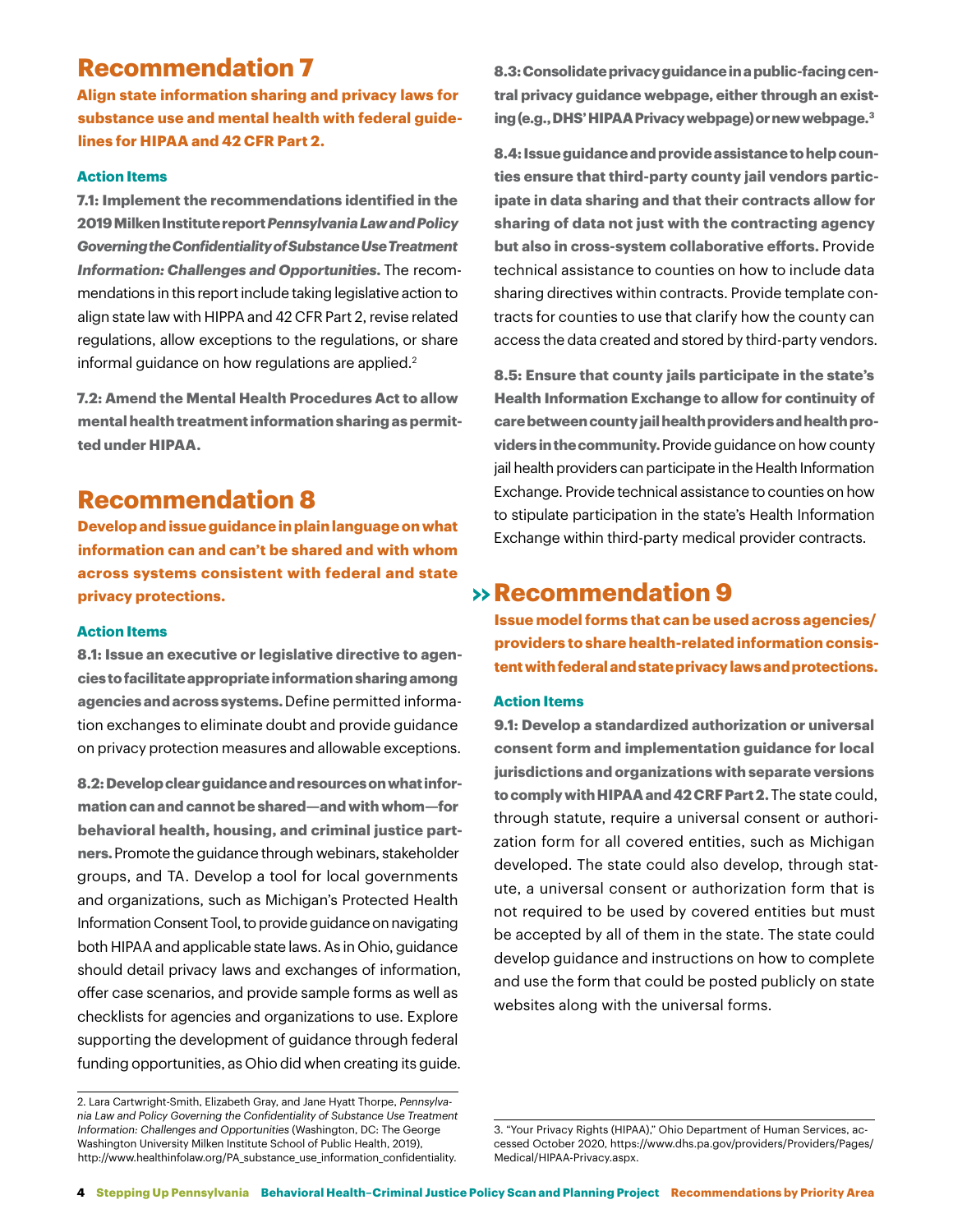**9.2: Provide example cross-agency MOUs and DUAs that adhere to state standards, as well as guidance and TA to help counties tailor example MOUs and DUAs to local priorities or circumstances.4**

# **Priority Area 2: Increasing local diversion as early as possible**

# $\rightarrow$  **Recommendation 10**

**Support, expand, and improve programs and policies to refer people experiencing symptoms of mental illness to treatment and stabilization before they are arrested and booked, including supporting and broadening Law Enforcement Treatment Initiative (LETI) programs across the state and clarifying the law of arrest and citation to encourage the use of diversion in appropriate circumstances.**

### **Action Items**

**10.1: Police Mental Health Collaboration. Support and enhance PMHC response models across the state.** There are several steps MHJAC and PCCD can take to accomplish this: (1) develop specialized mental health training programs for a select group of officers, and incentivize officers to graduate from these training programs; (2) support a police department already excelling in its use of a PMHC response model (e.g., Centre County's CIT Program) to serve as the administrative lead for organizing PMHC response models in other jurisdictions; (3) prioritize grants to departments that invest in PMHC response models.

**10.2: Law enforcement diversion.** Support and broaden LETI programs across the state, and encourage them to follow a standard set of best practices that align with the National LEAD Bureau's Core Principles for Successful Implementation. These practices include adopting a harm reduction/housing first approach, rather than an exclusive focus on sobriety as a condition of remaining in the program. PCCD should collaborate with the PA LETI

4. An example could include Cynthia Zubritsky and Karen Fortuna, *Memorandum of Understanding Writing Guide* (Harrisburg, PA: Pennsylvania Department of Aging and Pennsylvania Office of Mental Health and Substance Abuse Services, 2010), http://164.156.7.185/parecovery/documents/Aging-BH\_MOU\_Writing\_Guide.pdf.

coordinator to identify and channel sources of funding to counties and cities as an incentive to set up LETI programs. The attorney general's LETI coordinator should publicize a local police department with a successful LEAD program to encourage other localities to follow the model and should consider promulgating guidance for LETI programs that models the LEAD Bureau's Core Principles for Successful Implementation.

**10.3: Clarify the law of arrest and citation.** To encourage the use of diversion in appropriate circumstances, amend state law governing arrest for summary offenses (42 Pa. C. S. § 8902) to codify the rules governing arrest power for all types of offenses. Catalogue the types of offenses and conditions under which a warrantless arrest is permissible and cross-reference Rules 519 and 441, which require an officer to "promptly release from custody" a person who has been arrested without a warrant for certain misdemeanors and summary offenses, save specific exceptions. The purpose of this would be to (1) consolidate the rules governing arrest power in one place so they are easier to learn and follow; (2) formally incorporate Rules 519 and 441 into the section governing arrest power, which would require officers to promptly release people who are arrested for offenses covered by Rules 519 and 441, rather than taking them into custody; and (3) enable consistent data collection about the use of citation in lieu of arrest.

**10.4: Clarify commitment to treatment and detox.** In amendments to the law of arrest proposed in 10.3, clarify law enforcement's authority to take custody of someone and transfer them to emergency evaluation or detoxification. For an example of such language, see Colorado R.S. 27-81-111.

**10.5: Support statewide training in diversion.** MPOETC is charged with overseeing requirements for basic and in-service training, including interacting with people who have mental illnesses, de-escalation, and harm reduction tactics.5 Part of this training should include knowledge about the diversionary alternatives in Action Items 10.1–10.4, and when it is appropriate to use them.

5. 53 Pa. Stat. § 2164 (as amended July 14, 2020).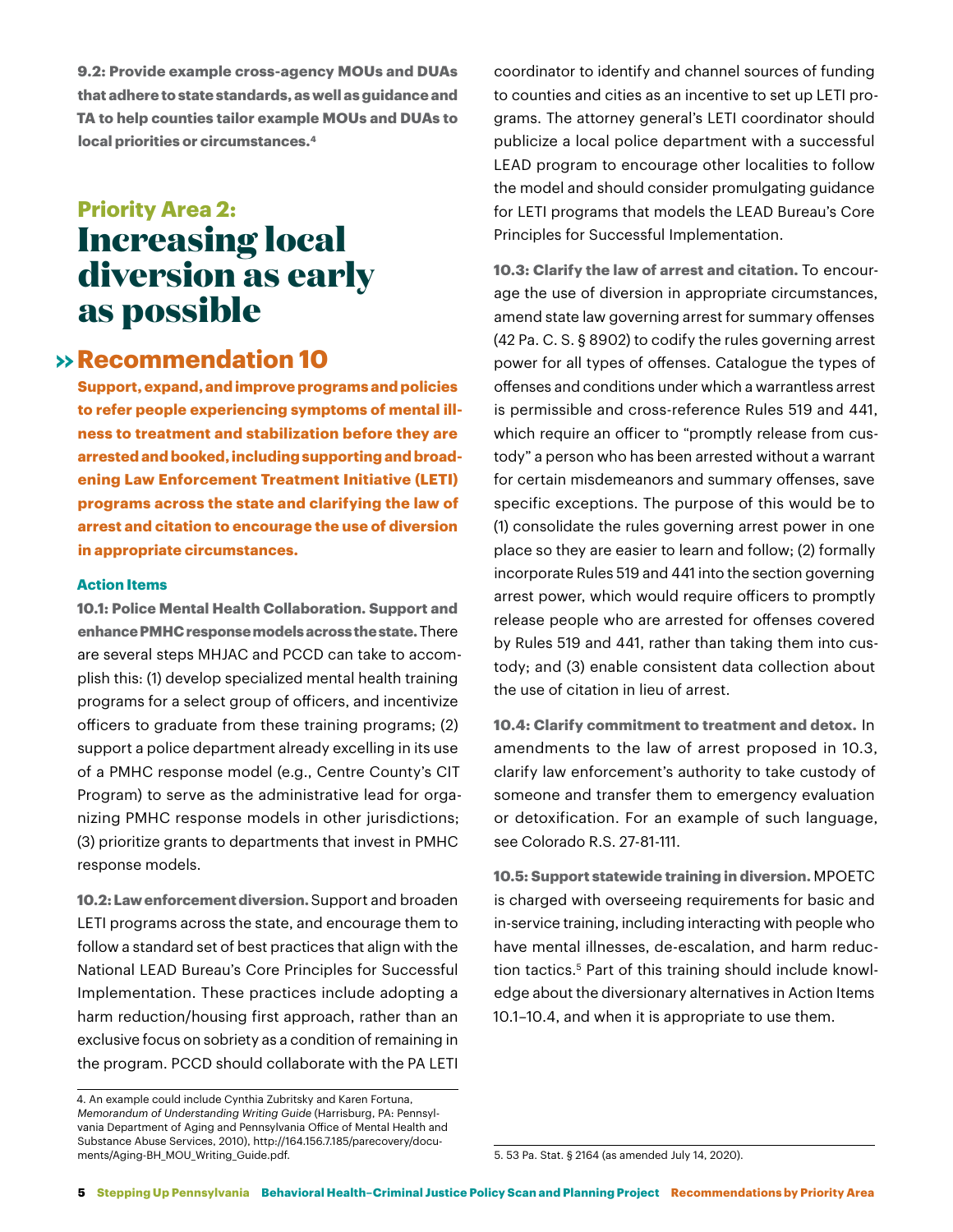# **Re >> commendation 11**

**Improve the quality of diversion and treatment options for people who are charged or convicted. Encourage mental health courts to adhere to a standard set of best practices by (1) establishing a set of accreditation criteria and (2) giving funding preference to accredited courts.**

### **Action Items**

**11.1: AOPC should adopt a set of accreditation standards for mental health courts, like it has done for drug courts, based on best practices.6** Criteria should address the following topics, in addition to others: eligibility criteria; the terms, conditions, and requirements of participation in the program; permissible sanctions for different types of violating behavior (including constraints on when incarceration is appropriate); and the length of time a person can spend in the program.

**11.2: PCCD should give mental health court funding preference to counties that meet the accreditation standards, as it does with drug courts**.

**11.3: As a condition of funding, PCCD should require mental health courts to submit periodic reports to AOPC.**  These reports should include data that allows AOPC to evaluate participant outcomes, the conditions imposed on participants, sanctioning practices, and racial and gender equity in treatment.

# **Priority Area 3: Increasing local availability of and connections to housing**

# $\rightarrow$  **Recommendation 12**

**Formalize collaboration between housing, criminal justice, and mental health agencies at the state and local levels to improve housing outcomes for people with SMI in local criminal justice systems, especially those with repeated contact.**

### **Action Items**

**12.1: Formalize state-level coordination to address the needs of people with SMI who are diverted from or leaving jails and are at risk of homelessness, such as by formalizing the interagency task force and by including housing stakeholders in MHJAC.** Formalize the existing interagency task force on homelessness and include representatives from criminal justice or the MHJAC committee. Expand MHJAC's membership to include representatives from the housing/homelessness system to ensure multi-system representation and allow additional systems to contribute to solutions that reflect mutual goals (e.g., from the Department of Community & Economic Development [DCED], the Pennsylvania Housing Finance Agency [PHFA], DHS, a Continuum of Care, PA Housing Alliance, or reentry housing providers). Provide guidance on the types of housing outcomes and strategies relevant to people with SMI who are diverted from or leaving county jails to guide local partnerships (e.g., California's version of MHJAC plays a similar role).

**12.2: Encourage local partnerships—and align funding to support collaborative work—to address the housing needs of people with SMI who are diverted from or leaving jails.** Provide flexible funding for cross-system efforts that have multi-system representation (e.g., CJABs, Stepping Up, and Continuums of Care) and can demonstrate specific needs (e.g., number of people leaving jail with SMI who need housing) to address local priorities. Provide guidance or TA on strategies for successful partnerships to support efforts among Stepping Up counties to work with housing providers (e.g., Stepping Up Ohio). Survey CJABs to determine how many include a

<sup>6.</sup> See: The Council of State Governments Justice Center, "Mental Health Court Learning Modules," accessed July 29, 2020, https://csgjusticecenter. org/projects/mental-health-courts/learning/learning-modules/#:~:text=Mental%20Health%20Courts%20Learning%20Modules,learn%20about%20mental%20health%20courts and "Improving Responses to People with Mental Illnesses: The Essential Elements of a Mental Health Court," accessed July 29, 2020, https://csgjusticecenter.org/publications/improving-responsesto-people-with-mental-illnesses-the-essential-elements-of-a-mental-healthcourt/. For an example of standards adopted by a state, see Georgia's Council of Accountability Court Judges mental health court standards that are used as the basis for certification for courts across the state, "Standards for Accountability Courts: Adult Mental Health Court Standards," accessed July 29, 2020, https://www.gaaccountabilitycourts.org/MH.pdf.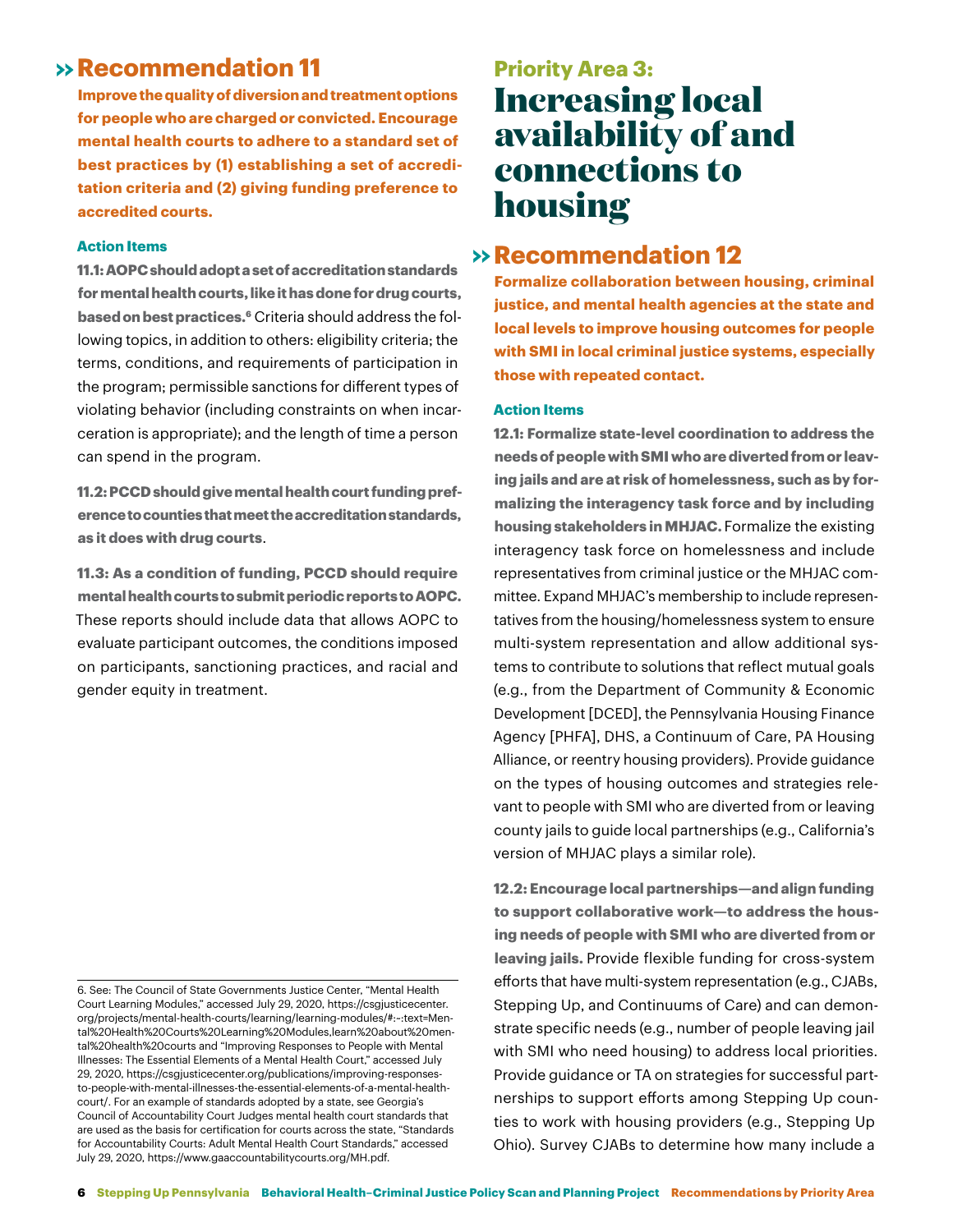housing partner and determine how many CJABs include partners that are specifically mentioned in the minimum standards (Public Housing Authorities) and other representation from housing partners that are not specifically mentioned in the minimum standards (e.g., Continuums of Care, local Planning organizations, and reentry housing providers). Provide guidance to county jails on joining or supporting Continuums of Care. Guidance should include the benefits of partnering through the Continuum to leverage federal funding as well as realistic expectations of Continuums' capabilities and funding.

**12.3: Encourage agencies and organizations within a local jurisdiction to partner in tracking and improving specific housing outcomes** (see Recommendation 5).

**12.4: Build upon existing coordination and referral services in the commonwealth to ensure that connections to available permanent supportive housing exist for people with SMI who are diverted from or leaving county jails.** Local teams already focus on providing coordinated connections to housing, including Regional Housing Coordinators and Local Housing Option Teams.7 The DOC could collaborate with the Department of Human Services to provide guidelines for local jails to engage Regional Housing Coordinators and Local Housing Option Teams through partnerships or funding. PCCD could provide TA to local jails on how to develop partnerships with Regional Housing Coordinators, Local Housing Option Teams, and Continuums of Care to connect people in local prisons to these housing supports.

### **Recommendation 13**

**Increase availability of and connections to permanent supportive housing for people with SMI who have repeated contact with the justice system.**

#### **Action Items**

**13.1: Leverage available federal funding by further prioritizing people leaving or diverted from jails with SMI who experience homelessness through HUD funding streams (such as HUD's Consolidated Plan administered by the** 

**Department of Community and Economic Development), as well as through Medicaid** (see Recommendation 14 below). MHJAC and the DOC should work with DCED and PHFA to prioritize the population through the Consolidated Plan and the Qualified Allocation Plan. The HFA and the DOC are already partnering in the development of the Consolidated Plan to consider the needs of people with criminal records and can further collaborate to prioritize the needs of people diverted from or leaving county jails. The PHFA could bring in additional stakeholders, such as from MHJAC, to advise on including the needs of people diverted from or leaving county jails in the Consolidated Plan.

**13.2: Expand the provision of supportive services and tenancy supports by prioritizing the population through upcoming Medicaid waivers** (see Recommendation 14).

**13.3: Support local efforts to create permanent supportive housing, both in scatter-site and single-site models, to meet local needs for prioritizing this population.** This could include continuing, and possibly expanding, OMHSAS's work on HealthChoices Reinvestment and expanding upon the Pennsylvania Housing Finance Authority's piloting of supportive housing for reentry. To create additional permanent supportive housing, expand the Philadelphia 'FUSE' model (known also as Hi-Five) to additional jurisdictions. Match funds for local communities to develop additional permanent supportive housing through existing HealthChoices Reinvestment funds. Provide flexible funding to local communities to spur the creation of new housing or new rental assistance prioritizing people diverted from or leaving county jails with SMI who experience homelessness. Prior to COVID-19, there was the political will in the legislature to increase the amount of funding in the PHARE Fund, and criminal justice collaborations could advocate for increasing this in the future.

**13.4: While not specific to the jail population, work with the DOC to explore options to align existing reentry housing funding with evidence-based models such as permanent supportive housing.**

<sup>7. &</sup>quot;Regional Housing Coordinator Program Map," Pennsylvania Department of Human Services, accessed October 2020, https://www.dhs.pa.gov/providers/Providers/Documents/NHT%20Providers/Regional%20Housing%20 Coordinators%20Map.pdf; "Focus on Developing Working Housing Partnerships," Pennsylvania Department of Human Services, accessed October 2020, https://www.dhs.pa.gov/Services/Mental-Health-In-PA/Pages/Housing-Financing-Funding.aspx.